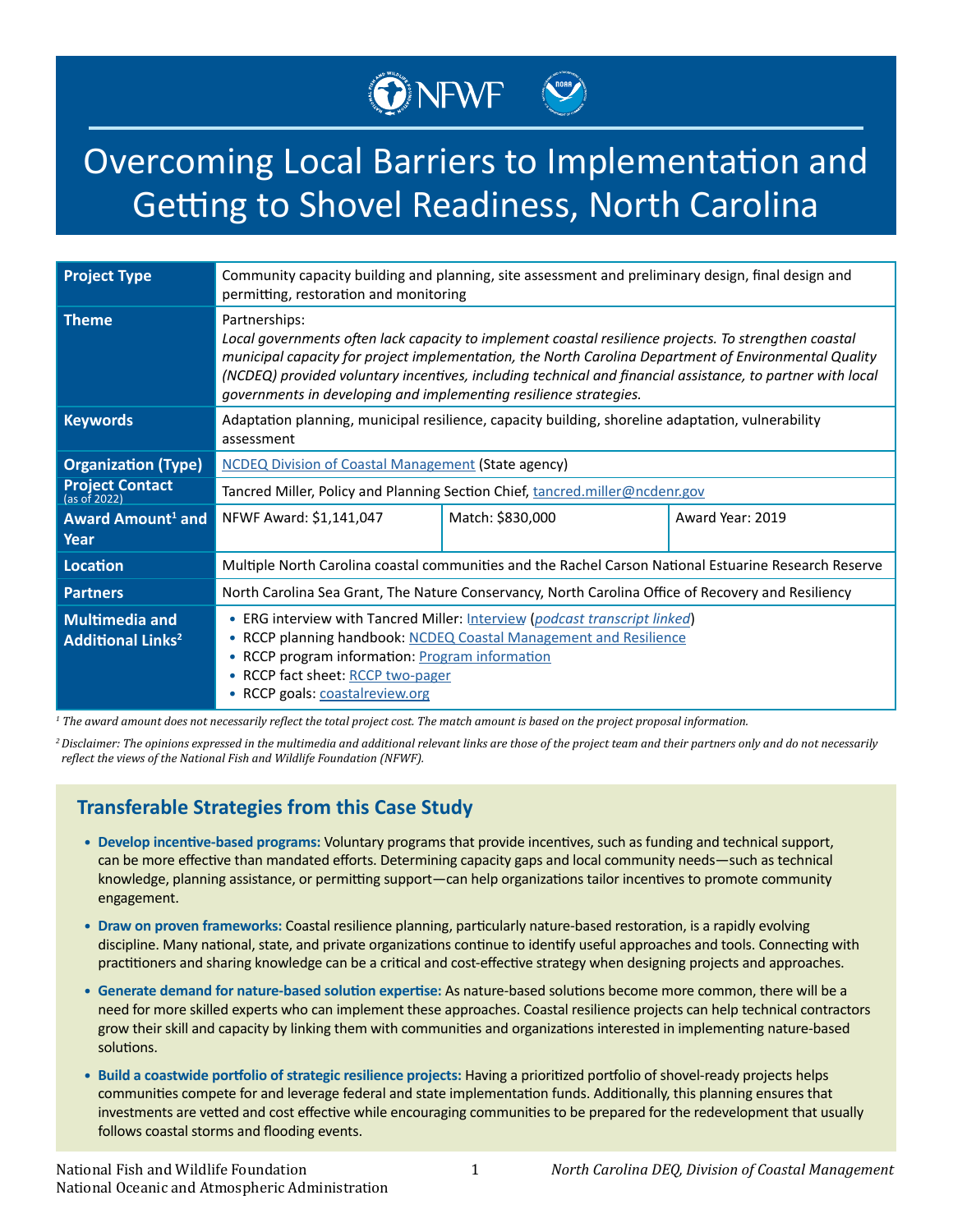# **Project Overview: Overcoming Local Barriers to Implementation and Getting to Shovel Readiness, North Carolina**

To overcome barriers to local resilience planning, the North Carolina Department of Environmental Quality's Division of Coastal Management (DCM) and the North Carolina Office of Recovery and Resiliency (NCORR) developed the Resilient Coastal Communities Program (RCCP). The RCCP provides both the funding and knowhow to overcome capacity constraints. North Carolina is home to an extensive estuarine coastline that is increasingly threatened by climate change impacts, such as storm surge and flooding. While coastal municipalities are extremely vulnerable to climate change risks, they often lack the capacity to plan, design, and implement nature-based solutions to reduce their vulnerability.

# **Project Outcomes:**

- **• Grants awarded:** 26 coastal communities received a total of \$705,000 in grants for technical assistance in risk assessment and planning.
- **• Plans developed:** At least 20 engineering and design plans completed to enable shovel-ready projects in North Carolina's coastal communities.

The RCCP provides an opportunity for coastal municipalities to undertake a four-phase process (Figure 1) to plan and implement resilience projects. A key goal of the RCCP is to develop a prioritized portfolio of strategic projects that have completed the necessary engineering and design work to be shovel ready. With external contractors helping to provide technical assistance, program participants use the grants to complete climate and social vulnerability assessments, create actionable plans, and develop prioritized lists of natural and hybrid infrastructure restoration projects.



*The four phases of the RCCP (Adapted from the North Carolina Department of Environmental Quality)*

# **Challenges and Solutions**

To avoid ad-hoc and reactionary approaches, DCM wanted to help municipalities develop a long-term vision for resilience and identify adaptation priorities for their communities. However, obtaining funding, political will, and community support for a long-term planning and prioritization process was not simple. By forging strong and diverse **partnerships**, DCM was able to initiate a new, innovative program to strengthen community resilience.

## **Gaining Project Support**

#### *Challenge:*

The project team had a clear vision for what it wanted to achieve: a comprehensive planning process to strengthen coastal municipal capacity for implementing resilience projects with both nature-based and traditional gray infrastructure features. The team struggled, however, to secure funds that could support planning and incentivize local governments to participate, despite state leadership and partners seeing the value of the project.

## *Solutions:*

**• Provide voluntary incentives for local partners:** Instead of mandating participation in the RCCP, DCM offers incentives, such as funding and technical support, for local governments to get involved. Municipalities that participate in Phase 1 and 2 planning receive contractor assistance to develop resilience strategies. Once these strategies are established, the municipalities can apply for subsequent funding to develop engineering and design plans and implement projects as part of Phases 3 and 4 of the RCCP.